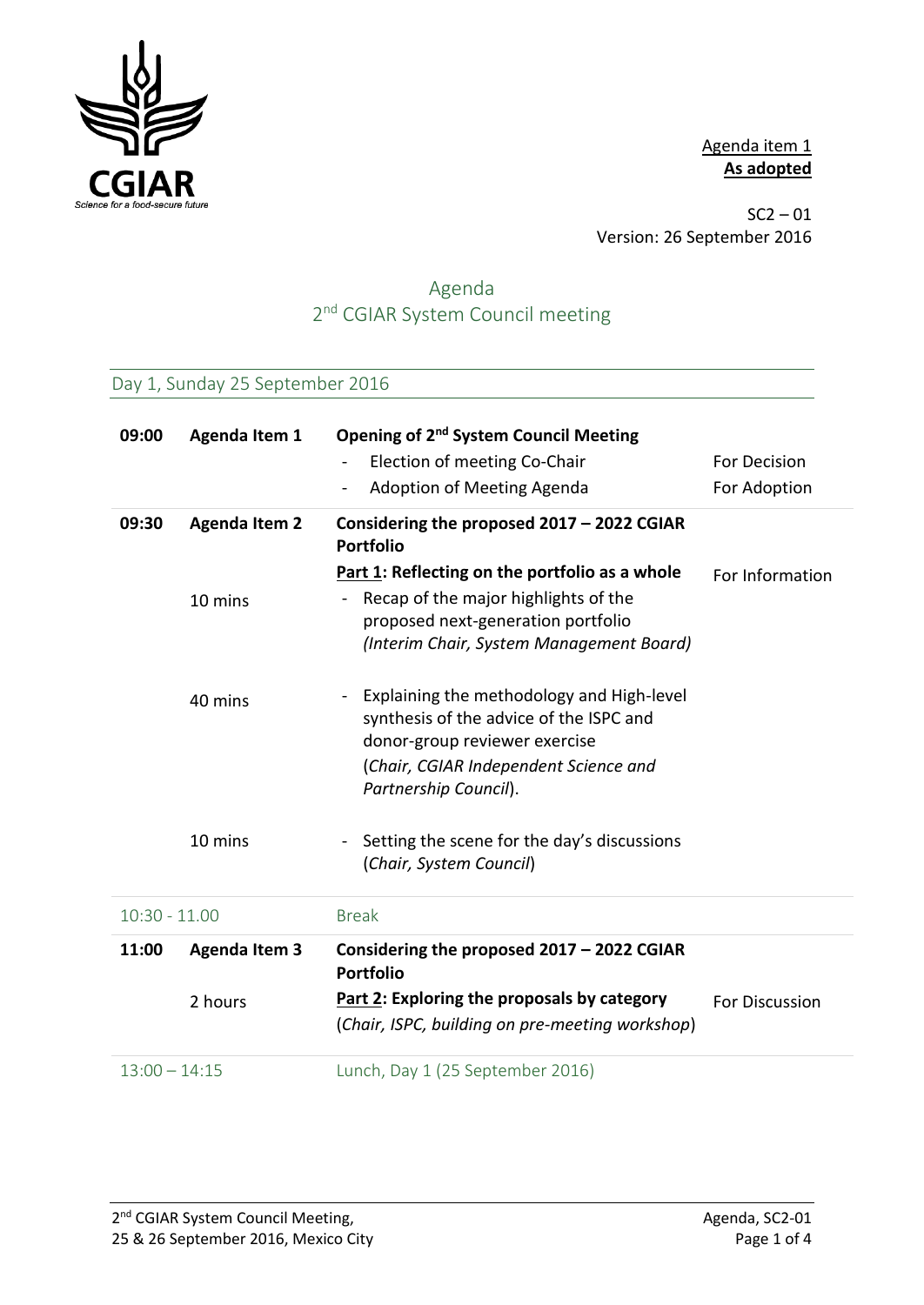## Day 1 cont/d, Sunday 25 September 2016

| 14:15           | Item 3 cont/d<br>$1hr$ 45 mins | Continuing presentations and discussions                   | <b>For Discussion</b> |
|-----------------|--------------------------------|------------------------------------------------------------|-----------------------|
| $16:00 - 16:30$ |                                | <b>Break</b>                                               |                       |
| 16.30           | Item 3 cont/d<br>1 hour        | Continuing presentations and discussions                   | <b>For Discussion</b> |
|                 | 30 mins                        | Framing the questions for Day 2<br>(Chair, System Council) | For Information       |
| 18:00           |                                | Close of day 1                                             |                       |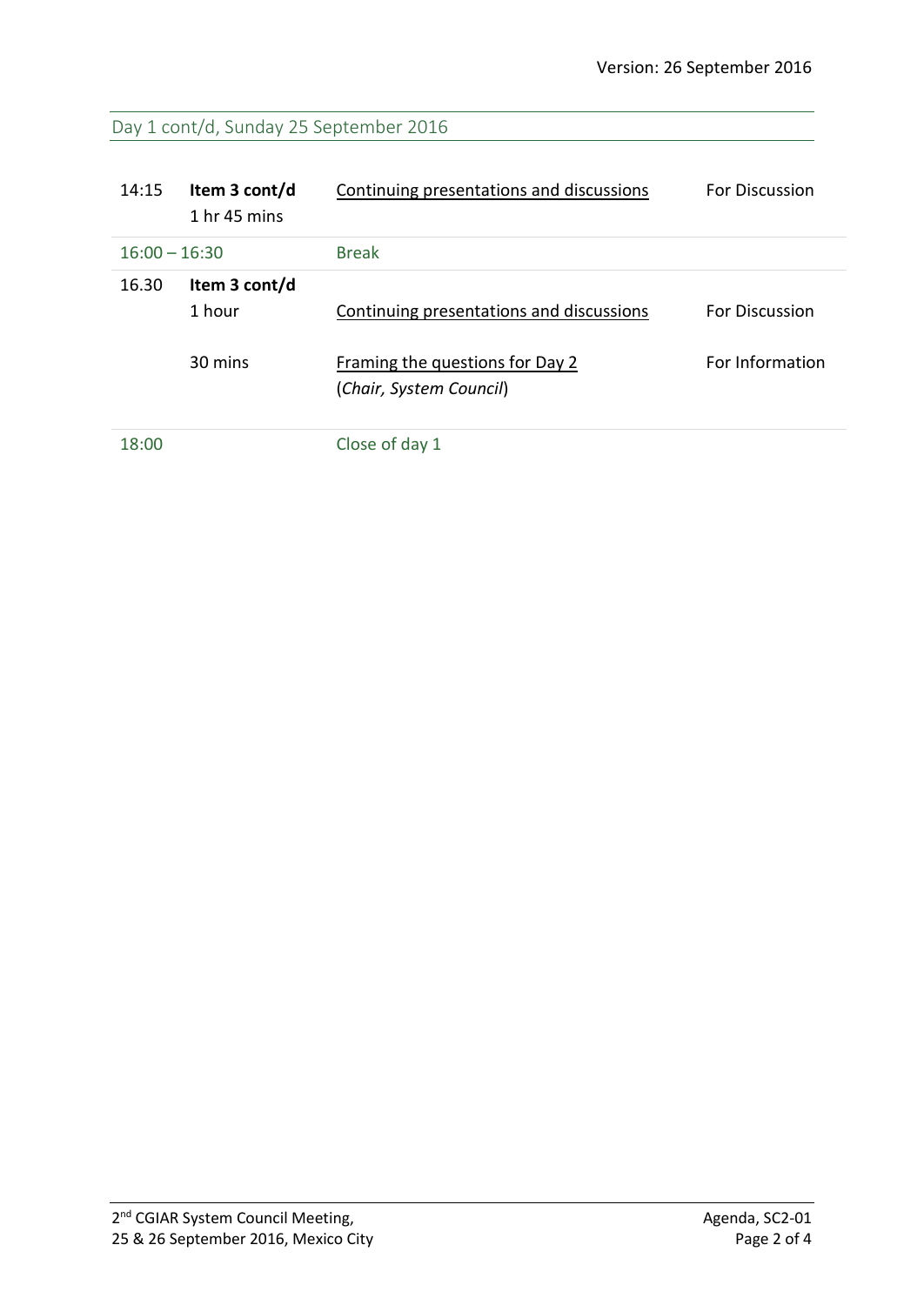Day 2, Monday 26 September 2016

| $08:00 - 09:30$ |                                 | Opportunity for informal discussions within and<br>between constituencies to reflect on the<br>discussions from Day 1                                                                                                                                                                                               |                 |
|-----------------|---------------------------------|---------------------------------------------------------------------------------------------------------------------------------------------------------------------------------------------------------------------------------------------------------------------------------------------------------------------|-----------------|
| 09:30           | <b>Agenda Item 4</b>            | Confirming the 2017 - 2022 Portfolio<br>System Council approvals in regard to the<br>new portfolio, including any required 2017<br>milestones as part of the approval decision<br>Discussing EIARD proposal for differential<br>funding and steps required to be able to<br>make funding decisions in November 2016 | For Decision    |
| 10:30           | <b>Agenda Item 5</b>            | <b>Exploring available funding for 2017</b><br>- Individual Funder indications on projections<br>for end 2016/year 2017 to guide longer<br>term planning efforts                                                                                                                                                    | For Input       |
| $11:00 - 11:30$ |                                 | <b>Break</b>                                                                                                                                                                                                                                                                                                        |                 |
| 11:30           | <b>Agenda Item 6</b><br>30 mins | Returning to the possible areas for System<br><b>Council Strategic Reflections from SC1</b><br><u>Revisiting "Bucket 7</u> ": Securing more – and<br>(i)<br>more stable - funding for the new Portfolio                                                                                                             | For Discussion  |
|                 |                                 | term; Building on 2017 potential funding<br>projections                                                                                                                                                                                                                                                             |                 |
| 12:00           | Item 6 cont/d<br>30 mins        | Presentation: Exploring the role of<br>(ii)<br>the Global Research Alliance on<br><b>Agricultural Greenhouse Gases</b><br>(Hayden Montgomery, Special<br>Representative)                                                                                                                                            | For Information |
|                 | 30 mins                         | (iii) Revisiting "Bucket 1": Responding to<br>new challenges and developing new<br>solutions for CGIAR to bring to bear                                                                                                                                                                                             | For Discussion  |
| $13:00 - 14:15$ |                                 | Lunch                                                                                                                                                                                                                                                                                                               |                 |